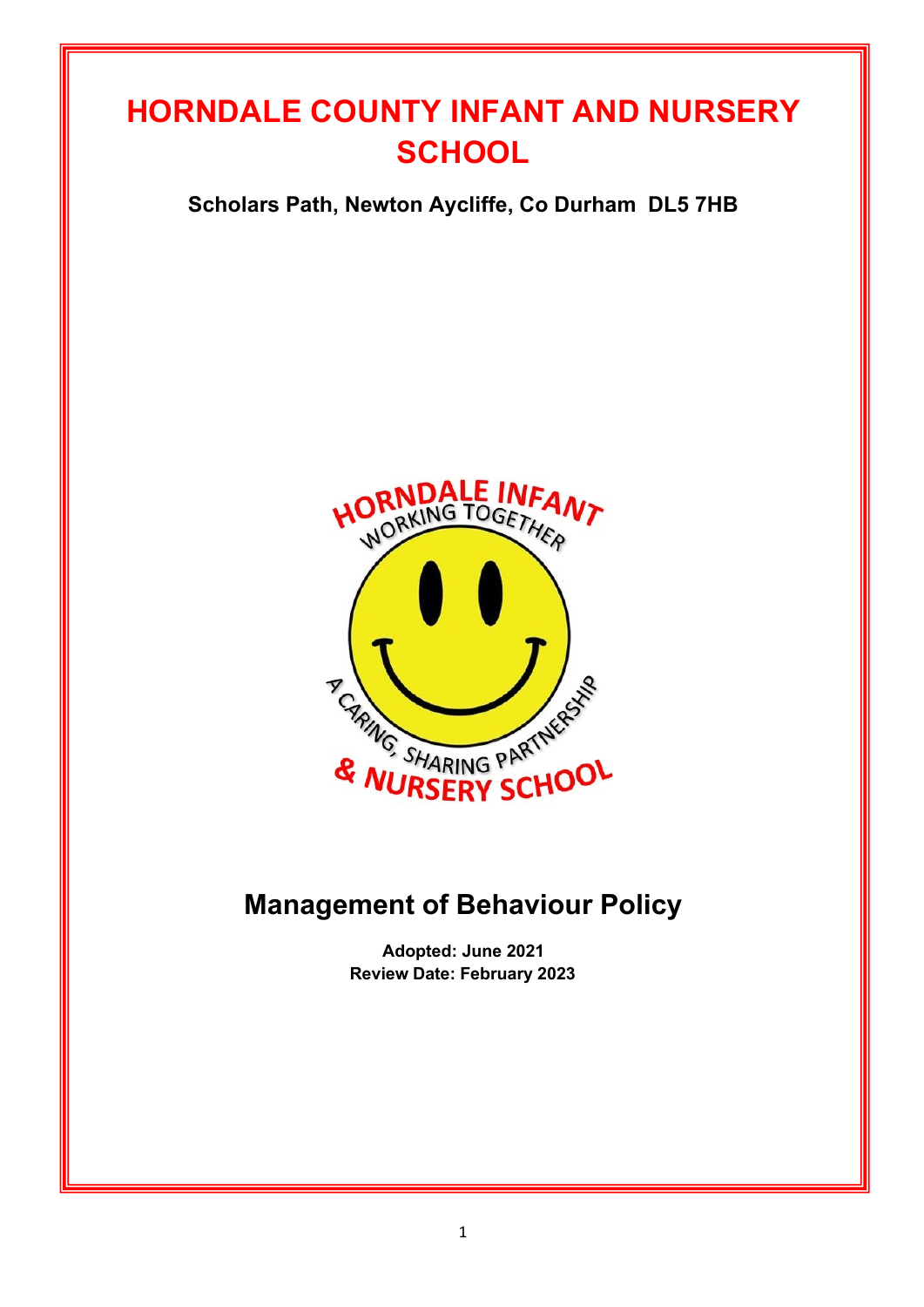#### **Horndale Infant and Nursery School Behaviour and Discipline Policy**

#### **1 Introduction**

- 1.1 At some time all pupils are likely to experience stressful situations, and schools need to have a policy and range of strategies in order to overcome or minimise these.
- 1.2 A management of behaviour policy is an essential step in the process of securing the orderly atmosphere necessary for effective teaching and learning to take place. It is necessary to encourage good standards of behaviour by developing codes of conduct which are based on shared values, supported by a system of rewards and, where necessary, sanctions or consequences, within the context of a positive community atmosphere.
- 1.3 The management of behaviour is a responsibility not only for Head teachers, but for all staff, teaching and nonteaching, employers, parents, governing bodies and the Local Education Authority, and all must make their distinctive contributions.
- 1.4 Behaviour management should be an integral part of the curriculum which teaches appropriate and relevant social skills to all pupils, thus allowing them to participate fully in the life of their school, home and local community.
- 1.5 The Children Act 1989 placed a duty of care on all Local Authorities and Governing Bodies of grant maintained and independent schools, to consider the child's needs as a priority in all their dealings with children and their families, the safety and well-being of pupils being a priority within the school environment.
- 1.6 All of the above is encompassed in the school's Behaviour philosophy as outlined in this document.

### **2 Aims and objectives**

- 2.1 It is a primary aim of our school that every member of the school community feels Valued and respected, and that each person is treated fairly and well. We are a caring community, whose values are built on mutual trust and respect for all. The school's behaviour policy is therefore designed to support the way in which all members of the school can live and work together in a supportive way. It aims to promote an environment in which everyone feels happy, safe and secure.
- 2.2 The school has a number of rules which define our code of conduct, but our behaviour policy is not primarily concerned with rule enforcement. It is a means of promoting good relationships, so that people can work together with the common purpose of helping everyone to learn. This policy supports the school community in aiming to allow everyone to work together in an effective and considerate way.
- 2.3 The school expects every member of the school community to behave in a considerate way towards others.
- 2.4 We treat all children fairly and apply this behaviour policy in a consistent way.
- 2.5 This policy aims to help children grow in a safe and secure environment, and to become positive, responsible and increasingly independent members of the school community.
- 2.6 The school actively promotes and rewards good behaviour, as it believes that this will develop an ethos of kindness and cooperation. This policy is designed to promote good behaviour and develop positive social skills, rather than merely deter anti-social behaviour.
- 2.7 It is hoped that through the successful management of the above aims and objectives, we will foster:
	- Applicability to activities on and off site
	- The encouragement of good behaviour by pupils in the community
	- Active co-operation with parents and the community
	- Sensitivity to the needs of the community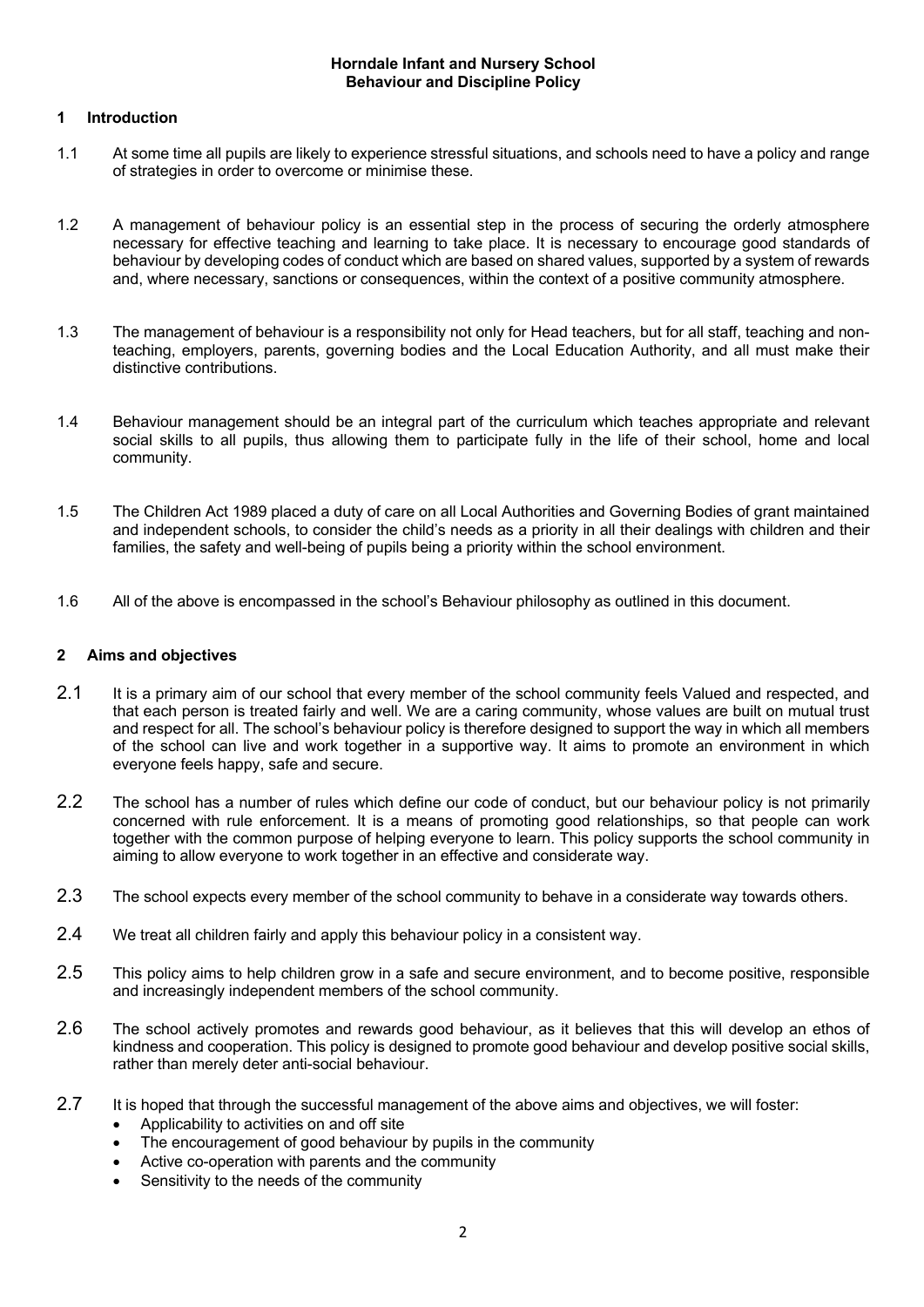# **3 Entitlement**

- 3.1 The school recognises that pupils, staff, parents, employers and governors all have rights and needs. These rights and needs should be reflected in our policy on the management of behaviour.
- 3.2 All pupils are entitled to:-
	- Opportunities to develop self-discipline
	- An orderly, caring and supportive atmosphere in which effective learning can take place
	- Fair and equal treatment
	- Consistency of treatment from teacher to teacher, and from teaching and non-teaching staff
	- Know the codes of conduct, routines and expectations of the school
	- A broad, balanced and relevant curriculum
	- A wide and appropriate range of active learning opportunities
	- Praise and reward for positive achievements
	- Positive role models to emulate
	- A stimulating environment
- 3.3 All staff are entitled to:-
	- An orderly and supportive atmosphere, in which effective teaching and learning can take place
	- Active participation in the development and review of the management of behaviour policy, wherever possible
	- A system which enables them to be involved in the personal and social development of pupils
	- Access to training
	- Advice and support from senior colleagues
	- Regular contact with parents
	- Support and guidance from Local Education Authority
- 3.4 All schools are entitled to:
	- Guidance from Durham Local Education Authority
	- Access to training
	- Advice from Durham Local Education Authority
	- Co-operation and appropriate support from parents
	- Support from the community
- 3.5 Parents are entitled to:
	- Be regularly, consistently and actively involved in the social and educational development of their children
	- Positive encouragement and involvement in seeking a constructive solution to any situation involving their child which is causing major concern
	- Information about the establishment's management of behaviour policy
	- Regular contact with the teaching staff
- 3.6 The local community is entitled to:-
	- Consideration and respect
	- The co-operation of the school in events which affect the community
	- Make representations to the school
- 3.7 Governing Bodies should :-
	- Consider and agree a written statement of principles concerning discipline and the promotion of good behaviour
	- Give guidance to the Head teacher on specific matters as appropriate
	- Be kept informed of specific and general developments
	- Behaviour management

### **4. Classroom management**

Teaching and support staff are responsible for setting the tone and context for positive behaviour within the classroom. They will: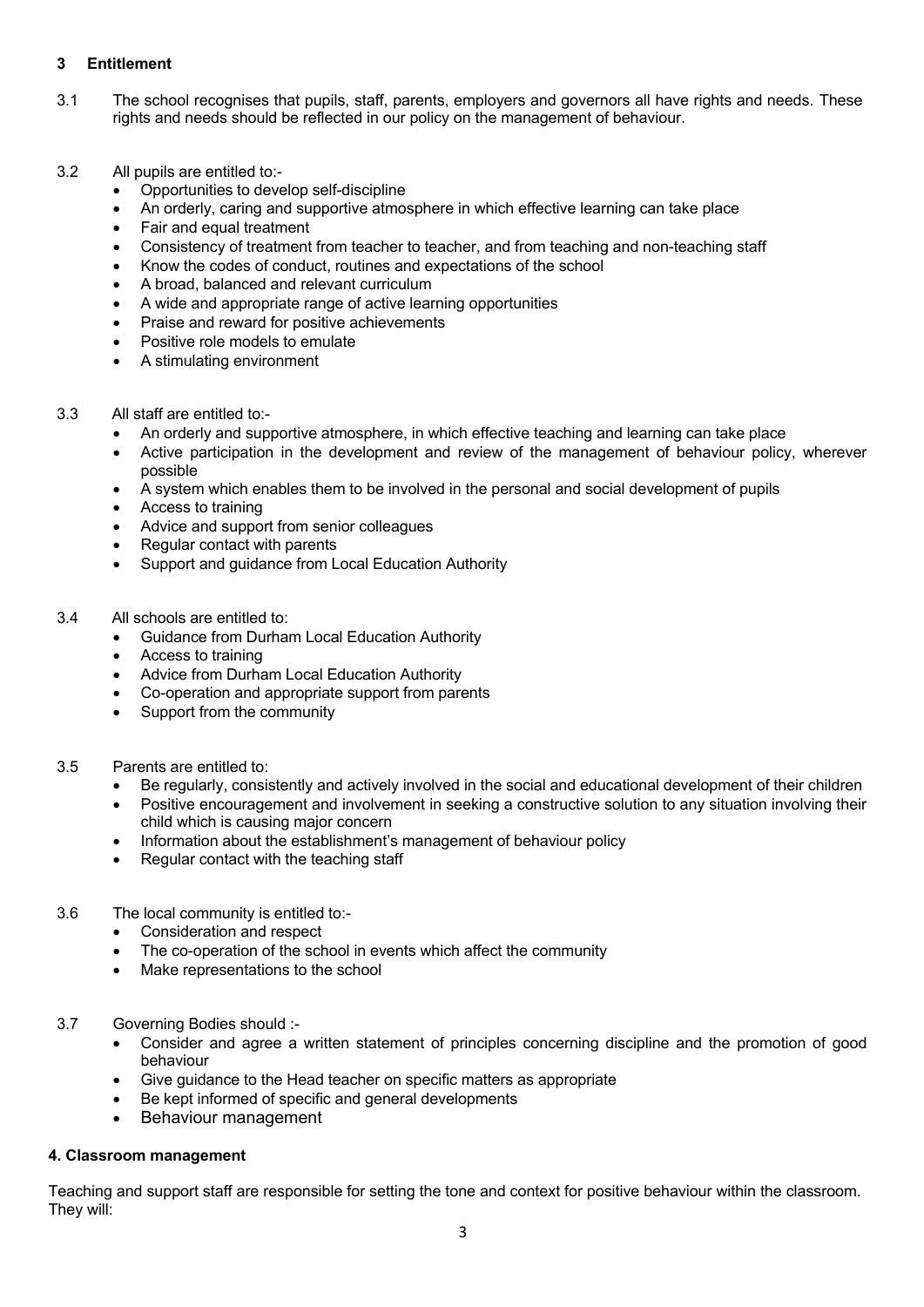- Create and maintain a stimulating environment that encourages pupils to be engaged
- Display the pupil code of conduct or their own classroom rules
- Develop a positive relationship with pupils, which may include:
	- o Greeting pupils in the morning/at the start of lessons
	- o Establishing clear routines
	- o Communicating expectations of behaviour in ways other than verbally
	- o Highlighting and promoting good behaviour
	- o Concluding the day positively and starting the next day afresh
	- o Having a plan for dealing with low-level disruption
	- o Using positive reinforcement

# **4.1 Physical restraint**

In some circumstances, staff may use reasonable force to restrain a pupil to prevent them:

- Causing disorder
- Hurting themselves or others
- Damaging property

Incidents of physical restraint must:

- **Always be used as a last resort**
- Be applied using the minimum amount of force and for the minimum amount of time possible
- Be used in a way that maintains the safety and dignity of all concerned
- Never be used as a form of punishment
- Be recorded and reported to parents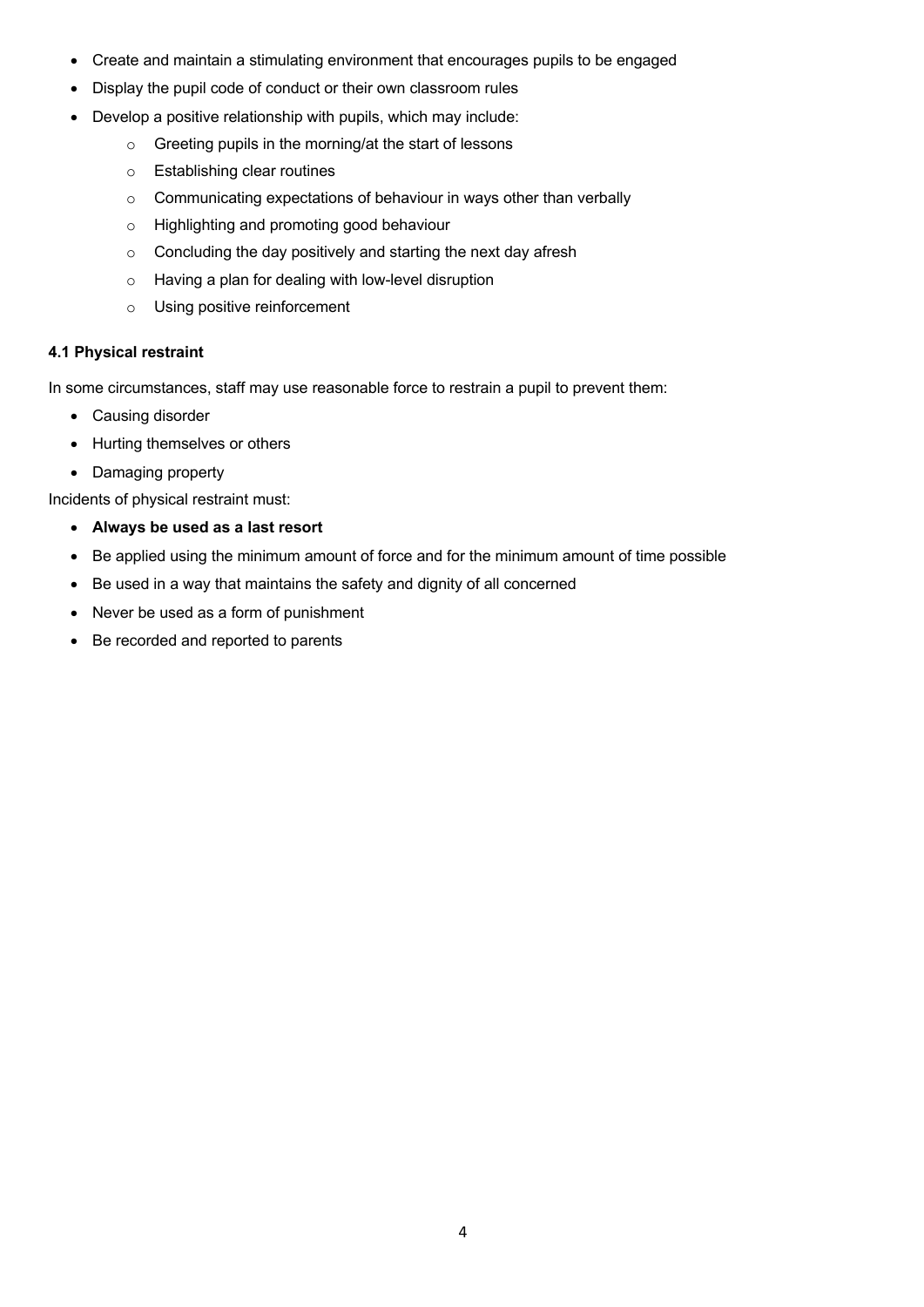# **5 Rewards and Sanctions**

# **Rewards**

- a. We praise and reward children for good behaviour in a variety of ways:
- i. All the staff congratulate children.
- ii. All the staff give children 'Dojo Points', from Reception onwards
- iii. Each 'Head Teachers Award winner' receives a certificate in the school celebration assembly weekly for their hard work identified that week by the class teachers
- iv. Class teachers nominate one pupil each week to be the 'star pupil of the week' they will receive the 'golden hoodie' in Celebration Assembly to wear for the week as chosen by the Headteacher.
- v. Positive promotion of school or British values celebrated weekly for pupils Horndale Smiley faces/ British Value Union flags
- vi. Pupils who complete 'out of school' activities are encouraged and celebrated as 'Horndale Heroes'
- vii. All staff distribute 'dojo points' to children, either for consistent good work, following the school Golden Rules, positive behaviour, or to acknowledge outstanding effort or acts of kindness in school.
- viii. Pupils may be sent to the Subject Leader or Headteacher to 'showcase' their work as good example or to show pride in work they have completed at the discretion of the class teacher.
- ix. Pupils with the highest number of dojo points in their class each week will receive a certificate in celebration assembly.
- x. There will be a termly whole school reward for pupils who receive 'no red dojo's'
- xi. Individual teachers may have a variety of additional incentives and approaches to recognise pupils' efforts and progress.

# **Sanctions**

- The school employs a number of sanctions, which are developed through consultation with the pupils and playtime buddies, to enforce the school rules, and to ensure a safe and positive learning environment. We employ each sanction appropriately to each individual situation.
- We expect children to listen carefully to instructions in lessons
- We expect children to try their best in all activities
- If a child is disruptive in class, the teacher reminds them of our expectations.
- The safety of the children is paramount in all situations. If a child's behaviour endangers the safety of others, the class teacher stops the activity and prevents the child from taking part for the rest of that session – the Headteacher or Deputy Headteacher, in their absence, will be called to support staff.
- If a child threatens, hurts or bullies another child, the class teacher records the incident on CPOMS and the child is punished accordingly following the below sanctions. If a child repeatedly acts in a way that disrupts or upsets others, the school may contact the child's parents and seeks an appointment in order to discuss the situation, with a view to improving the behaviour of the child. This may result in a behaviour monitoring book put into place or a point system for a pending special activity.

### **Low Level Disruptions**

- Not listening to adults/peers
- Ignoring instructions
- Talking excessively
- Fidgeting (beyond the norm)
- Shouting out repeatedly

In the first instance, positive reinforcement of the school rules, choosing good examples to model behaviour and a reminder of expectations should be given.

- 1. First Verbal Warning given to the child
- 2. Second verbal warning with a suggested sanction if this behaviour continues (change of seat if appropriate)
- 3. Move to the rain cloud, 5 minutes taken from breaktime.

If behaviour persists, move onto Mid-Level Disruption.

### **Mid-Level Disruptions**

- Refusal to comply with instructions
- Name calling
- Repeated warnings
- **Swearing**

In the instance a child has failed to rectify behaviour from low level disruptions or are refusing to comply with instructions, children will move to the thunder cloud, lose 10 minutes of playtime (in corridor) and receive a red dojo.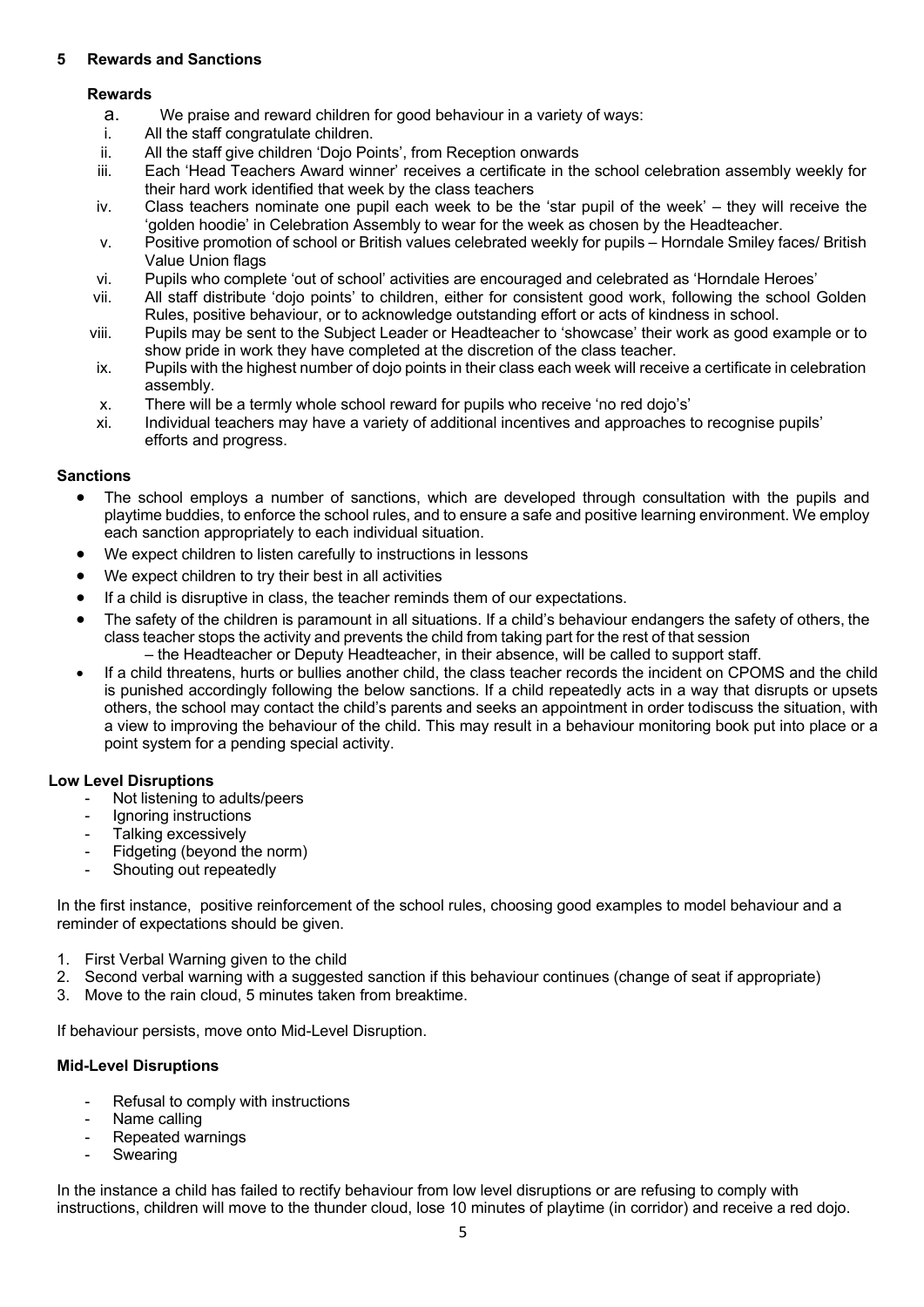If appropriate, children will receive a time out within the classroom. On persistent mid-level behaviour, privileges to be removed (loss of monitor role etc).

# **High Level Disruption**

- Continued refusal to comply
- **Bullying**
- Purposefully hurting a child/adult
- Destruction of property

If a behaviour surpasses low and mid-level disruption, the following steps should be followed:

- 1. De-escalation, bribery or Distraction tools
- 2. Removal from the classroom to either a calm space, or partner teacher's classroom within teaching bubbles (Nursery and Reception, Year One and Year Two). This should only be attempted if safe to do so.
- 3. Positive Handling (Team Teach)

#### **Severe Incidences**

- Significantly harming another pupil or adult
- Significant destruction to property
- Significant aggression towards an adult or another child

It is at staff's discretion and professionalism to determine what qualifies as significant harm and destruction. All cases to be reported on CPOMS under the behaviour category.

In the instance there is a severe incident, the following steps should be followed:

- 1. Removal to the Head Teacher. If unsafe to take to the Head Teacher, the Head Teacher should be phoned or brought to the classroom by another staff member. In the absence of the Head Teacher, the Deputy Head Teacher or SENDCO will assume this role.
- 2. Phone Call to Parents
- 3. Fixed Term Exclusion (See Section re: Exclusion)

### **Head Teacher should only be contacted in high or severe incidences as a last resort to make these more effective.**

### **Following an Incident**

Following an incident, the staff member involved should take time once the child has calmed to have a conversation around the incident where they give the children chance to reflect on their behaviour. This should follow the pattern:

- **1. What went wrong?**
- **2. What can we do to 'put it right'?**
- **3. What could we do differently next time?**

All children should be given the opportunity to correct their behaviour. For example, in the incident of destruction, children to be given the opportunity to tidy up or pick up the objects they have thrown. In the incident of causing harm, children should be given the opportunity to apologise to the individual.

### **Playtime**

At Playtime, the same principles should be followed.

- 1. First Verbal Warning
- 2. Time out on the fence for 5 minutes
- 3. Sent inside to the corridor for the rest of play time.

In severe cases i.e. where there is significant harm to others, children to be removed to the Head Teacher or Head Teacher is called upon if unsafe to remove.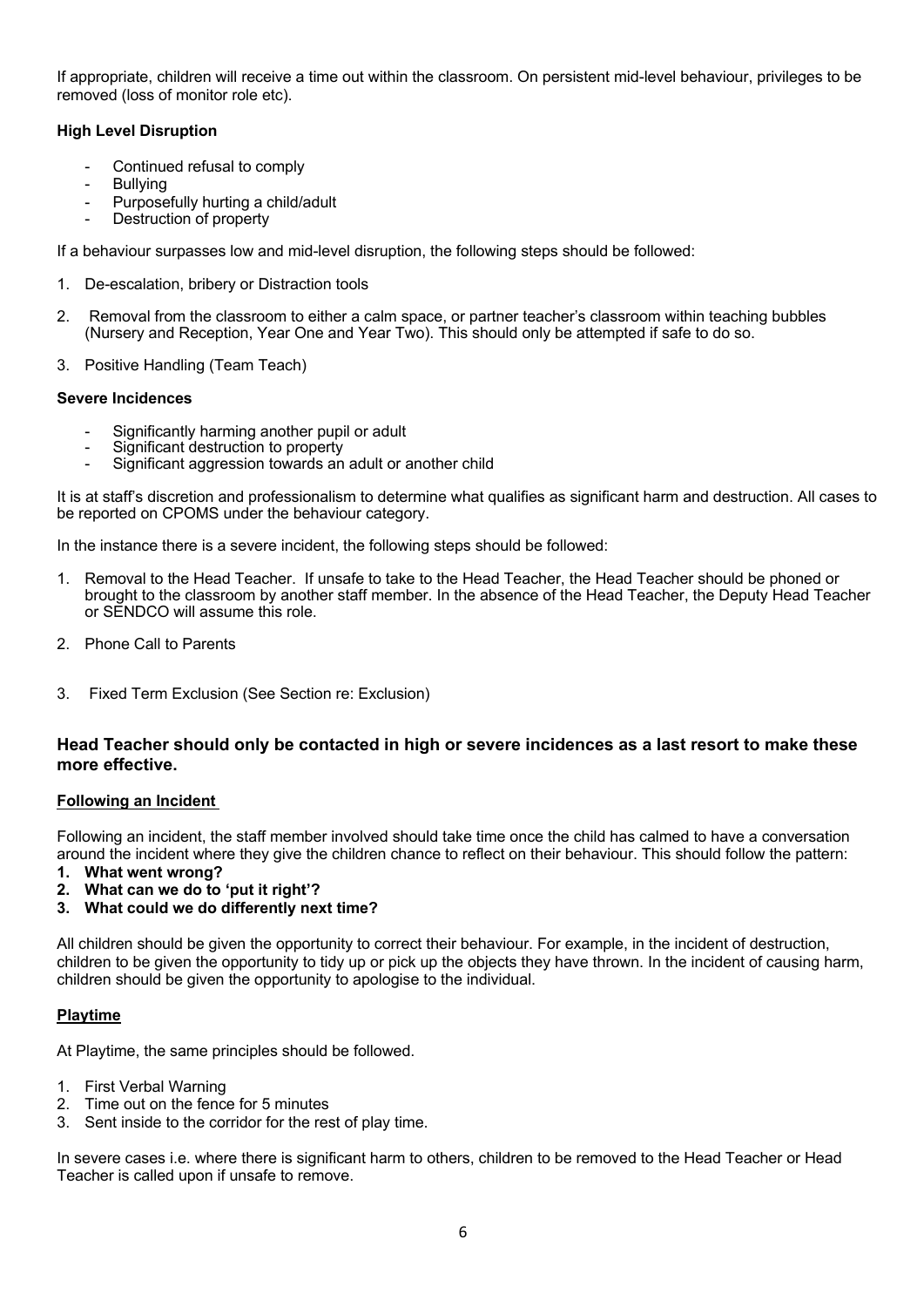b. The following school rules have been written in conjunction with the School Council. Each class teacher discusses the school rules with their class at the start of each half-term or more often as appropriate. In this way, every child in the school knows the standard of behaviour that we expect In our school. If there are incidentsof anti-social behaviour, the class teacher discusses these with the whole class during circle time.



The school aims to reward positive behaviour for pupils not following the 'Golden Rules' and the following is used to re inforce the 'Golden Rules' and includes sanctions for those not following them. Some pupils may 'reset' at various points in the school day e.g. after lunch in order to ensure that they are fully aware of the behaviour we expect.

| <b>Horndale Infants School Golden Rules</b> |  |                                                                                                                                                                                                                                                                                                                       |
|---------------------------------------------|--|-----------------------------------------------------------------------------------------------------------------------------------------------------------------------------------------------------------------------------------------------------------------------------------------------------------------------|
|                                             |  | Sanctions                                                                                                                                                                                                                                                                                                             |
| Pot of Gold                                 |  | Outstanding behaviour/attitude to work etc. Pupils on the<br>pot of gold at the end of the day are sent to the HT for a<br>reward - parents notified via postcard (5 Dojo points<br>awarded)                                                                                                                          |
| Rainbow                                     |  | Continually displaying excellent learning behaviour (3<br>Dojo points awarded)                                                                                                                                                                                                                                        |
| Sunshine                                    |  | Everyone begins the day/session on the sunshine                                                                                                                                                                                                                                                                       |
| Cloud                                       |  | First warning – pupils have not been following the school<br>rules and lose x2 mins of breaktime                                                                                                                                                                                                                      |
| Rain Cloud                                  |  | Second warning - pupils have continued not to follow the<br>school rules and lose x5 mins of breaktime                                                                                                                                                                                                                |
| <b>Thunder Cloud</b>                        |  | Final warning – pupils have continued not to follow the<br>school rules despite reminders and class teacher<br>intervention - lose x10 mins of breaktime/sent to another<br>classroom and receive a 'red dojo' - parents may be<br>contacted however each<br>incident will be discussed between HT and class teacher. |

All behaviour displayed by pupils received a 'red dojo' will be logged onto CPOMS so that behaviour can be monitored closely by the SLT.

- c. The school does not tolerate bullying of any kind. If we discover that an act of bullying or intimidation has takenplace, we act immediately to stop any further occurrences of such behaviour. While it is very difficult to eradicatebullying, we do everything in our power to ensure that all children attend school free from fear.
- d. All members of staff are aware of the regulations regarding the use of force by teachers, as set out in DfES Circular 10/98, relating to section 550A of the Education Act 1996: The use of Force Control or Restrain Pupils.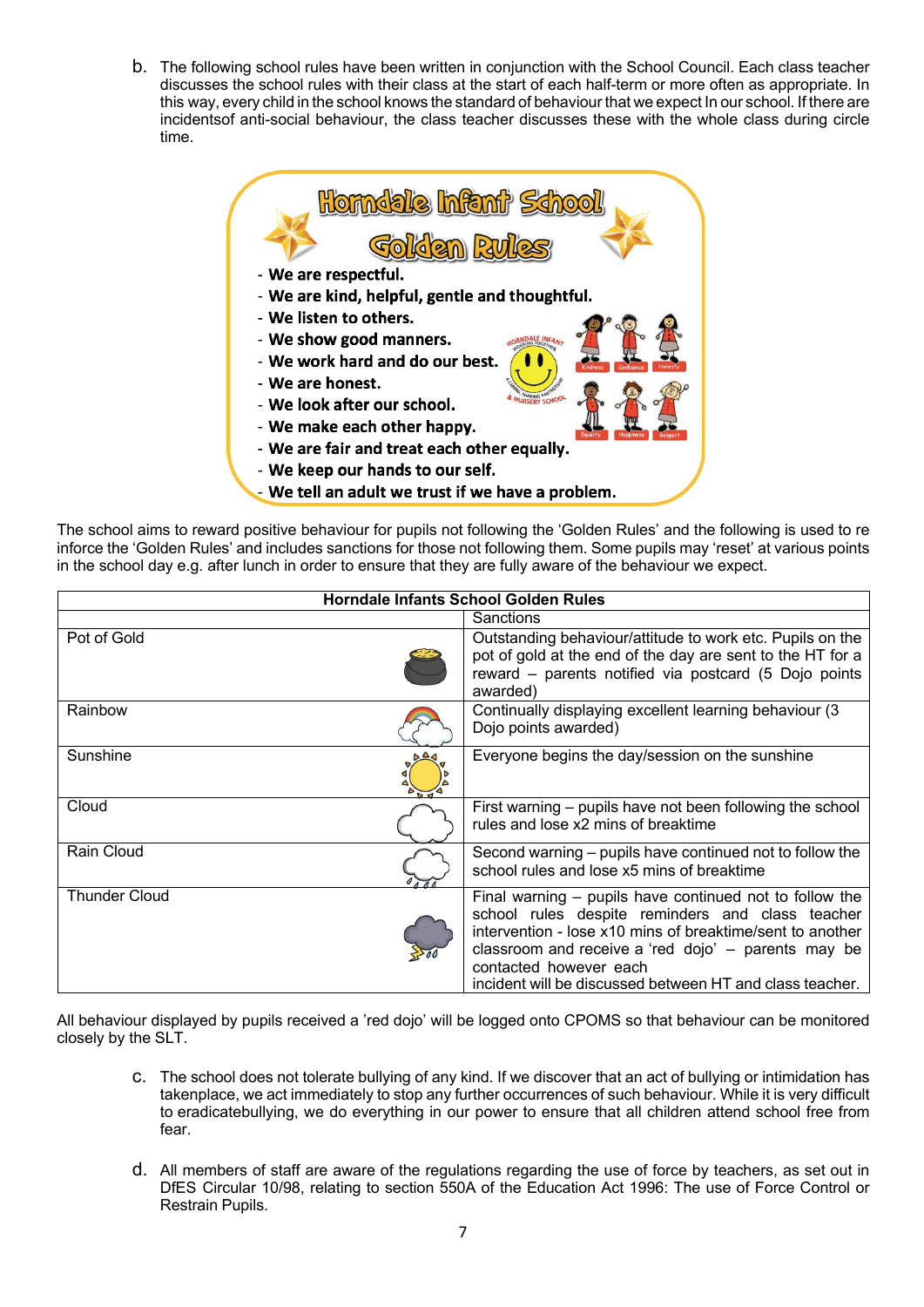#### **6 The role of the Senior Leaders**

- a. It is the responsibility of the Head teacher to implement the school behaviour policy consistently throughout theschool, and to report to governors, when requested, on the effectiveness of the policy. It is also the responsibilityof the head teacher to ensure the health, safety and welfare of all children in the school.
- b. The Head teacher supports the staff by implementing the policy, by setting the standards of behaviour, and bysupporting staff in their implementation of the policy.
- c. The Head teacher keeps records of all reported serious incidents of misbehaviour. All staff log incidents of poorbehaviour onto CPOMS.

#### **7 The role of parents**

- a. The school collaborates actively with parents, so that children receive consistent messages about how to behave at home and at school.
- b. We explain the school rules in the school prospectus, and we expect parents to read them and support them.
	- c. We expect parents to support their child's learning, and to cooperate with the school. We try to build a supportivedialogue between the home and the school, and we inform parents immediately if we have concerns about theirchild's welfare or behaviour.
	- d. If the school has to use reasonable sanctions to punish a child, we expect parents to support the actions of theschool. If parents have any concerns about the way that their child has been treated, they should initially contactthe class teacher. If the concern remains, they should contact the Headteacher then the school governors. If these discussions cannot resolve the problem, a formal grievance or appeal process can be implemented.

#### **8 The role of governors**

- a. The governing body has the responsibility of setting down these general guidelines on standards of discipline and behaviour, and of reviewing their effectiveness. The governors support the Head teacher in adhering to these guidelines.
- b. The Head teacher has the day-to-day authority to implement the school's policy on behaviour and discipline,but governors may give advice to the Head teacher about particular disciplinary issues. The Head teacher must take this into account when making decisions about matters of behaviour.

### **9 Bullying**

- a. Overall aim: That our pupils will be educated in an atmosphere which is safe, secure and caring, and wherethe school will take all reasonable steps to prevent bullying occurring.
- b. Horndale County Infant and Nursery School recognises that its ethos and atmosphere can affect the amount ofbullying which occurs. In its efforts to totally eliminate bullying, the school will be aware of the importance of:
	- i. Encouraging a listening, telling and believing environment where the concerns of the individual are takenseriously and dealt with appropriately
	- ii. Encouraging the view of our school as a community where each individual has an important and valued roleto play
	- iii. Minimising confrontation and encouraging mutual respect
	- iv. Adults providing good models of behaviour for children
	- v. Developing a sense of common purpose between staff and pupils and parents
	- vi. Providing a positive learning environment and appropriate curriculum for all pupils
	- vii. Promoting the idea that dealing with bullying is the responsibility of all members of staff, teaching and nonteaching, within the school
	- viii. See the Anti Bullying Policy for more detailed information.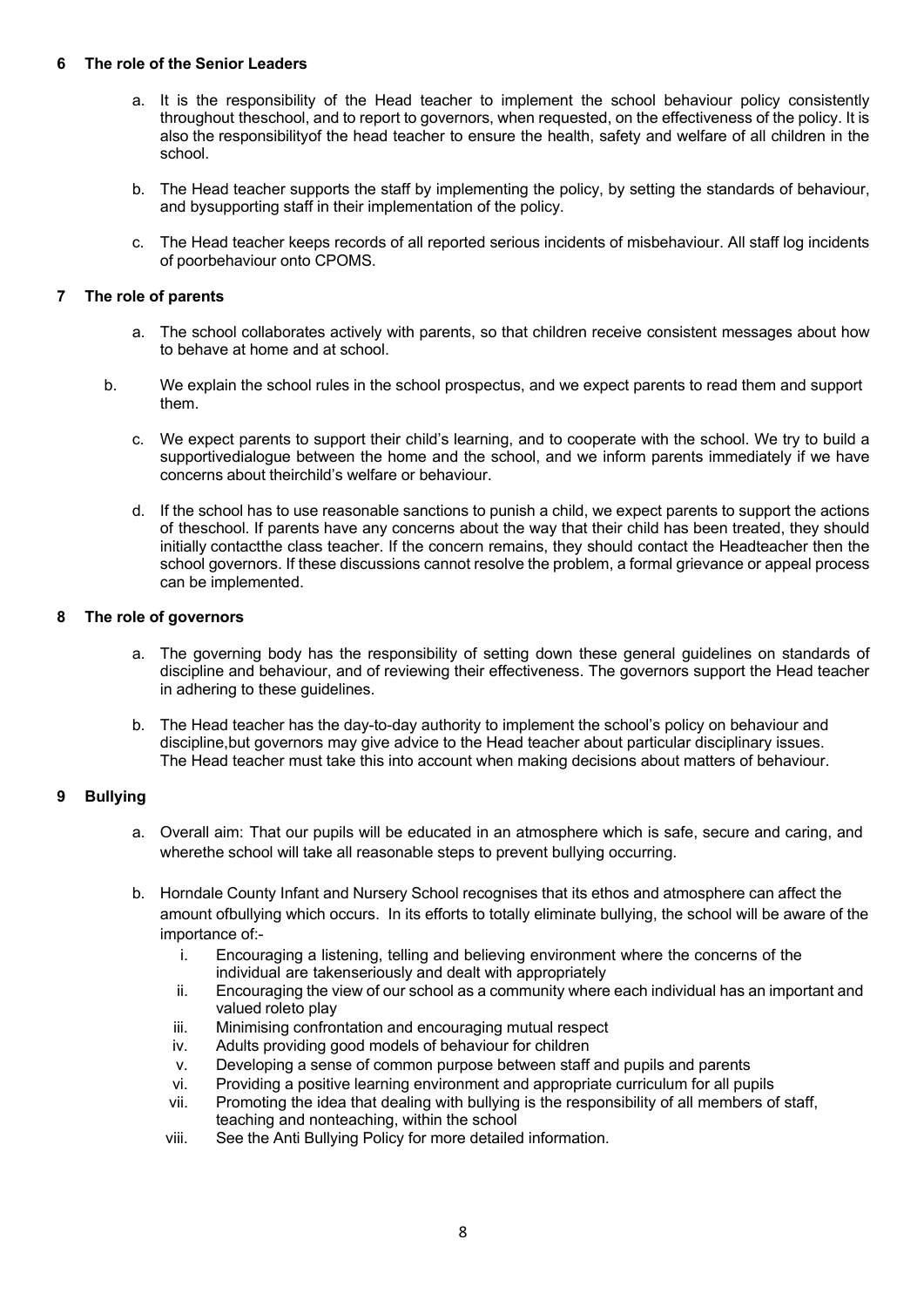#### **10 Fixed-term and permanent exclusions**

a. We do not wish to exclude any child from school, but sometimes this may be necessary. The school has therefore adopted the standard national list of reasons for exclusion, and the standard guidance, called Exclusion from maintained Schools academies and Pupil Referral units in England, (DfE, September 2017).